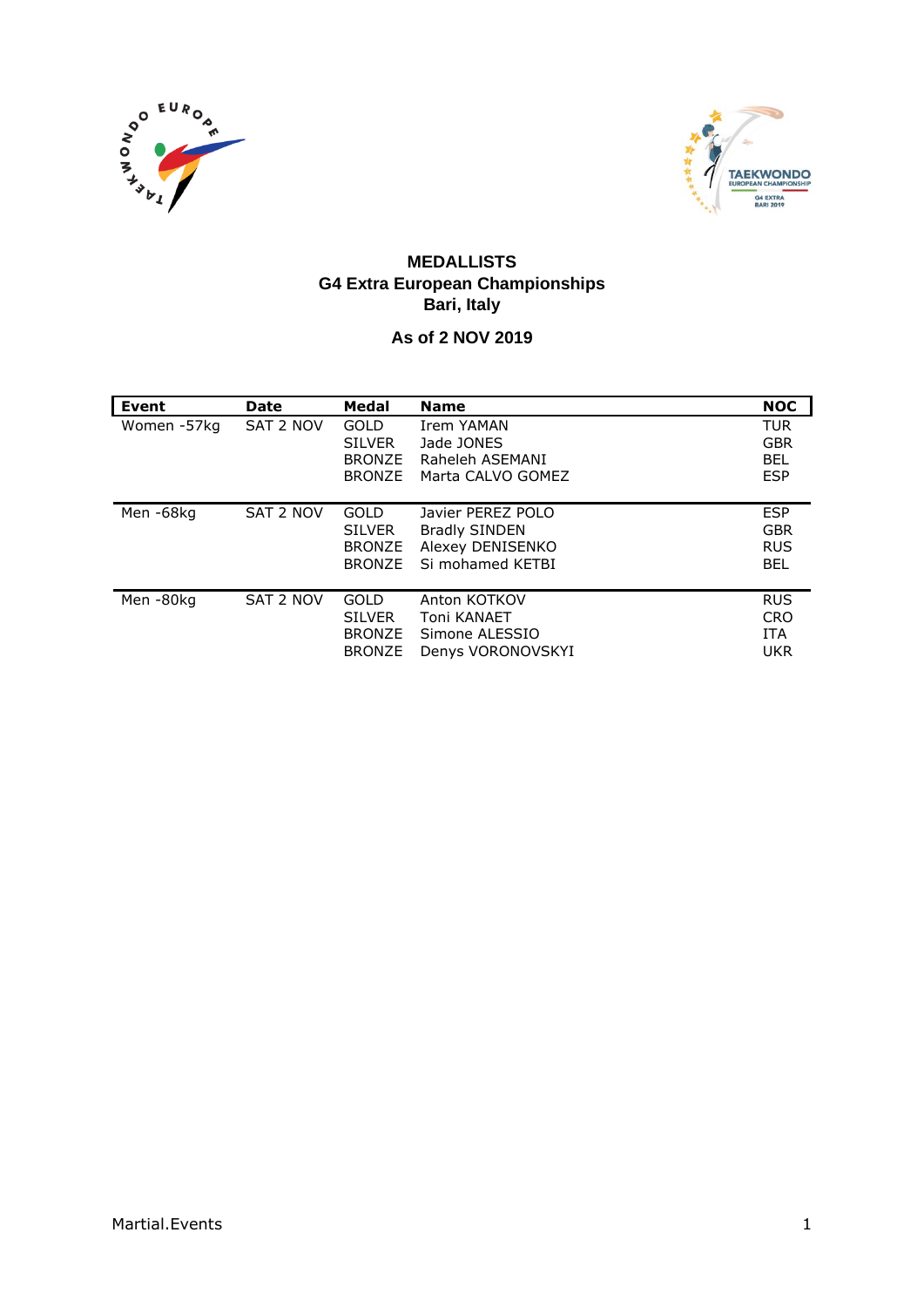# G4 Extra European Championships

Seniors / Men -68kg

Competitors: 27



*©2019 Martial.Events - [www.martial.events](http://www.martial.events) - Licensed to Martial.Events*

| Round<br>$\qquad \qquad \cdots$ | Round    | Quarter      | Semi          | Final | Semi<br>$ -$ | <b>Quarter</b> | Rounc | Round       |
|---------------------------------|----------|--------------|---------------|-------|--------------|----------------|-------|-------------|
| <br>JZ                          | 40<br>10 | <b>Final</b> | ، موت<br>тша. |       | Final        | --<br>Fina     | 16    | $\sim$<br>◡ |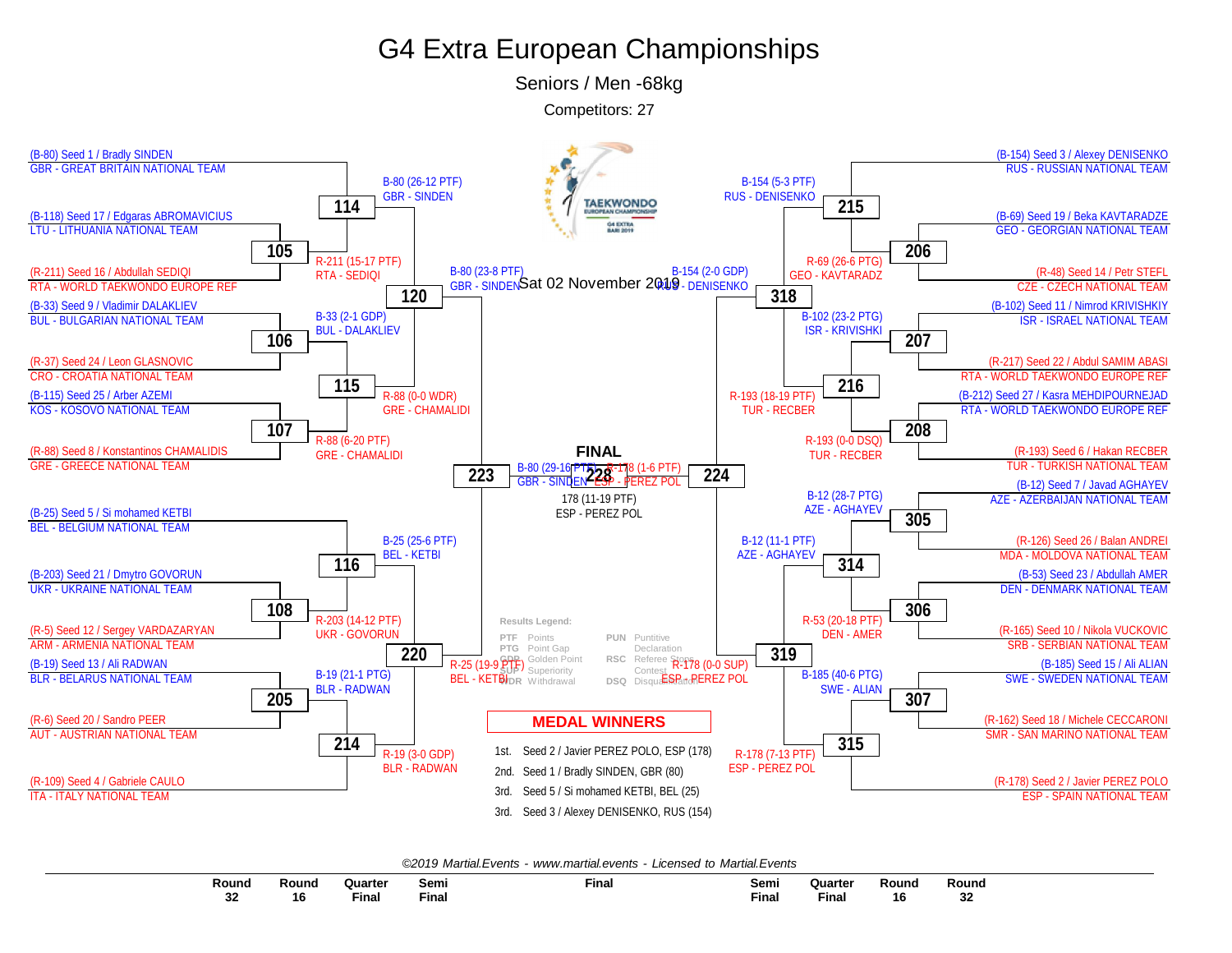# G4 Extra European Championships

Seniors / Men -80kg

Competitors: 23



*©2019 Martial.Events - [www.martial.events](http://www.martial.events) - Licensed to Martial.Events*

| Round         | Round | Quarter | Sem.  | <b>Final</b> | Semi  | Quarter | Round | Round |
|---------------|-------|---------|-------|--------------|-------|---------|-------|-------|
|               |       |         |       |              | $  -$ |         |       |       |
| $\sim$<br>-94 | 16    | Final   | Final |              | Final | Fina.   | 16    |       |